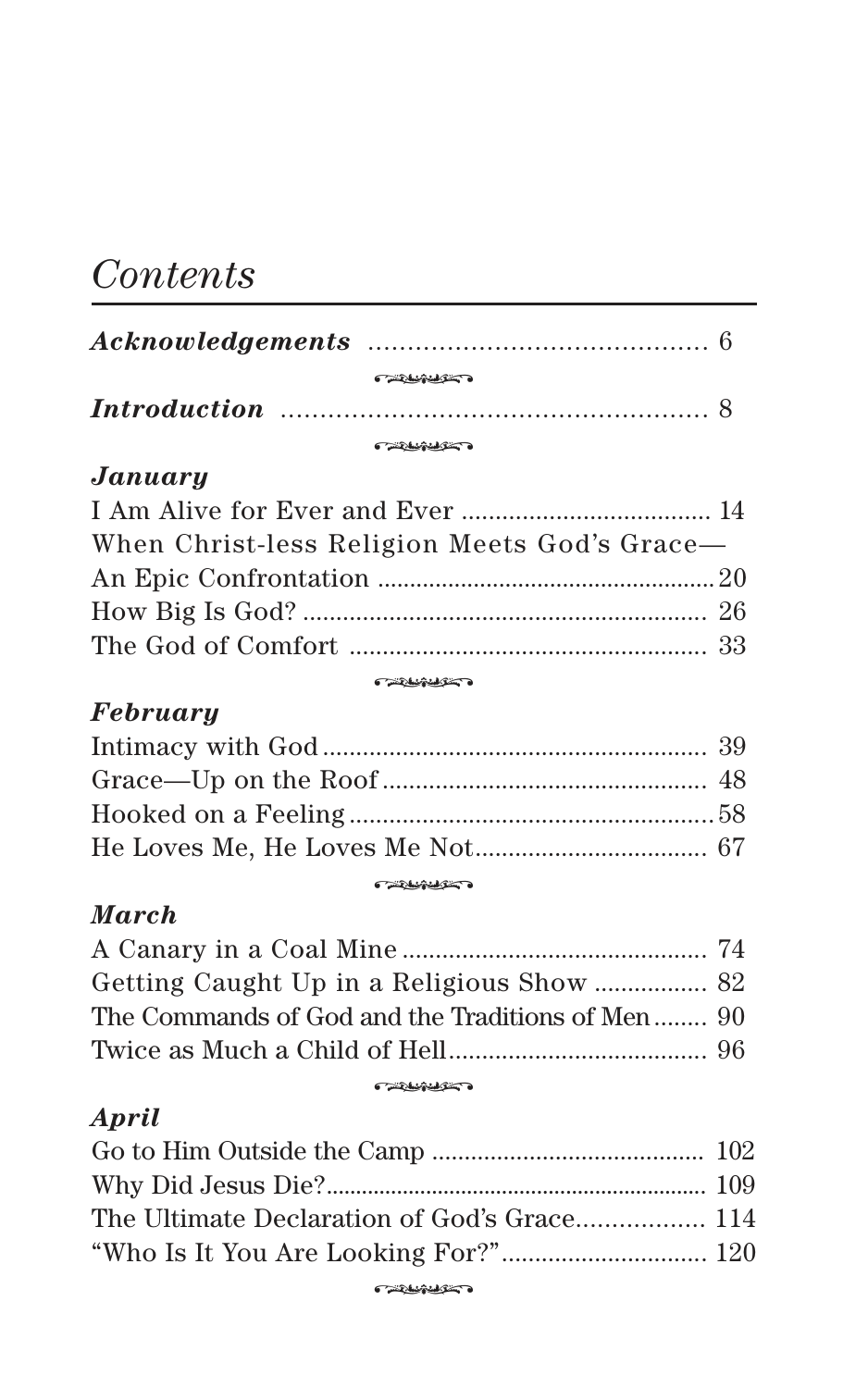# *Contents*

*May* -**Catholics** 

| <b>CALLINGTO</b> |  |
|------------------|--|

**Catholics** 

# *June*

| $*$ $\sim$ $\sim$ $\sim$ $\sim$ $\sim$ $\sim$ |  |
|-----------------------------------------------|--|

# *July*

| <b>CALLBURGER</b> |  |
|-------------------|--|

### **Catholics**

# *August*

| <b>CALLBURY OF</b> |  |
|--------------------|--|